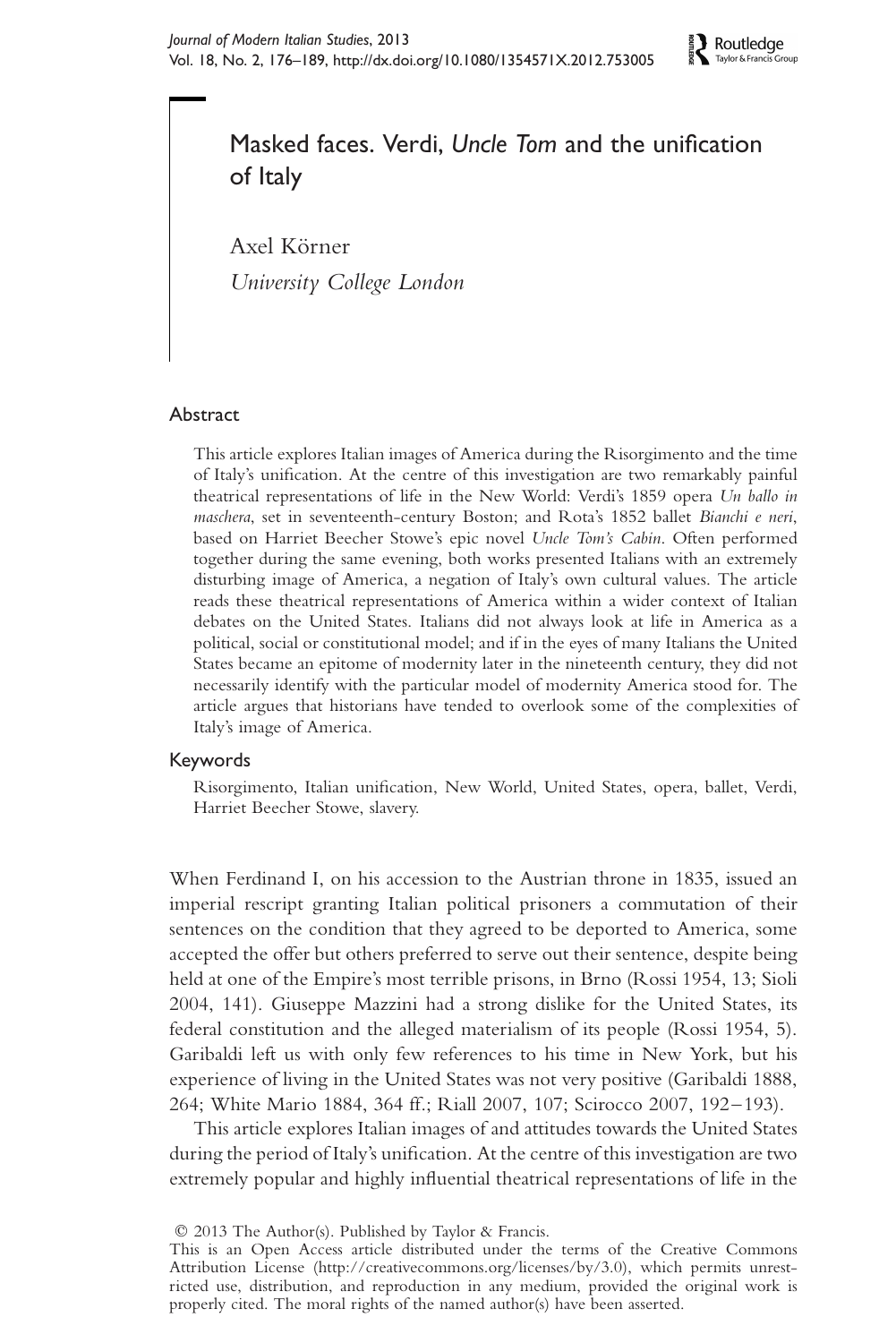New World which left an important mark on Italian views of the United States during the later Risorgimento: Giuseppe Verdi's opera Un ballo in maschera of 1859; and Giuseppe Rota's 1852 ballet Bianchi e neri, based on Harriet Beecher Stowe's epic novel Uncle Tom's Cabin. Theatre played a crucial role in defining Italy as Kulturnation, and its repertoire represents the rare example of a medium that travelled the entire peninsula across political and regional boundaries, from north to south and to the islands, from the great opera houses in Milan, Turin and Naples to countless municipal theatres in smaller cities. <sup>1</sup> Through travelling companies, performances on the occasion of markets and fairs, or cheap tickets for the loggione on the upper balconies of the theatres, performances reached an audience that went well beyond the social elites who owned or rented private boxes. Municipal bands and barrel-organ players carried tunes out of the theatres and into the piazza. Newspapers and specialized periodicals brought news from the nation's finest theatres, but also from its more modest venues, to every corner of the peninsula.

Italian composers, choreographers and librettists were fascinated by the New World.<sup>2</sup> The American genre included works by famous composers, like Donizetti's rarely performed cantata Cristoforo Colombo o sia la scoperta dell'America or Alberto Franchetti's successful opera Cristoforo Colombo; but many of these works are today forgotten (Maione and Seller 2005; Heck 1992; Polzonetti 2011). Although enlightened philosophers such as the Abbé Raynal were fully aware of the fact that the exploration of the New World was intrinsically linked to the dehumanizing brutality of the transatlantic slave trade, most of these works contrasted the humanism of western civilization with the absence of civilization found in the New World (Davis 1988, 14 ff.).<sup>3</sup> However, in the 1850s a number of important stage works seemed to have turned this scheme around, presenting Italians with an image of America as a barbarous country, the negation of Italy's own cultural values.

Theatrical representations of America have to be read within a context of wider Italian debates on the United States (Körner 2012). Italians did not always look on America as a political, social or constitutional model; and if in the eyes of many the United States became an epitome of modernity later in the nineteenth century, they did not necessarily identify with the particular model of modernity America stood for. As Paola Gemme (2005) has argued, the idea of the United States as a model for Italians was at least partly an American projection. Over-impressed by the 'voting with their feet' argument (Friedman 2007), some historians have tended to overlook the complexities of Italians' relationship to America; or they ignored the extent to which the meaning of certain texts about the New World changed according to the historical context in which they were read.

Two examples serve to illustrate this point. Carlo Botta's History of the American War of Independence has often been read as a blueprint for Italian unification, but not so much by his contemporaries as by later commentators (Dionisotti 1867, 138; Pavesio 1874, 70), writing at a time when Italian unification had already been achieved. <sup>4</sup> While it is true that Botta impressed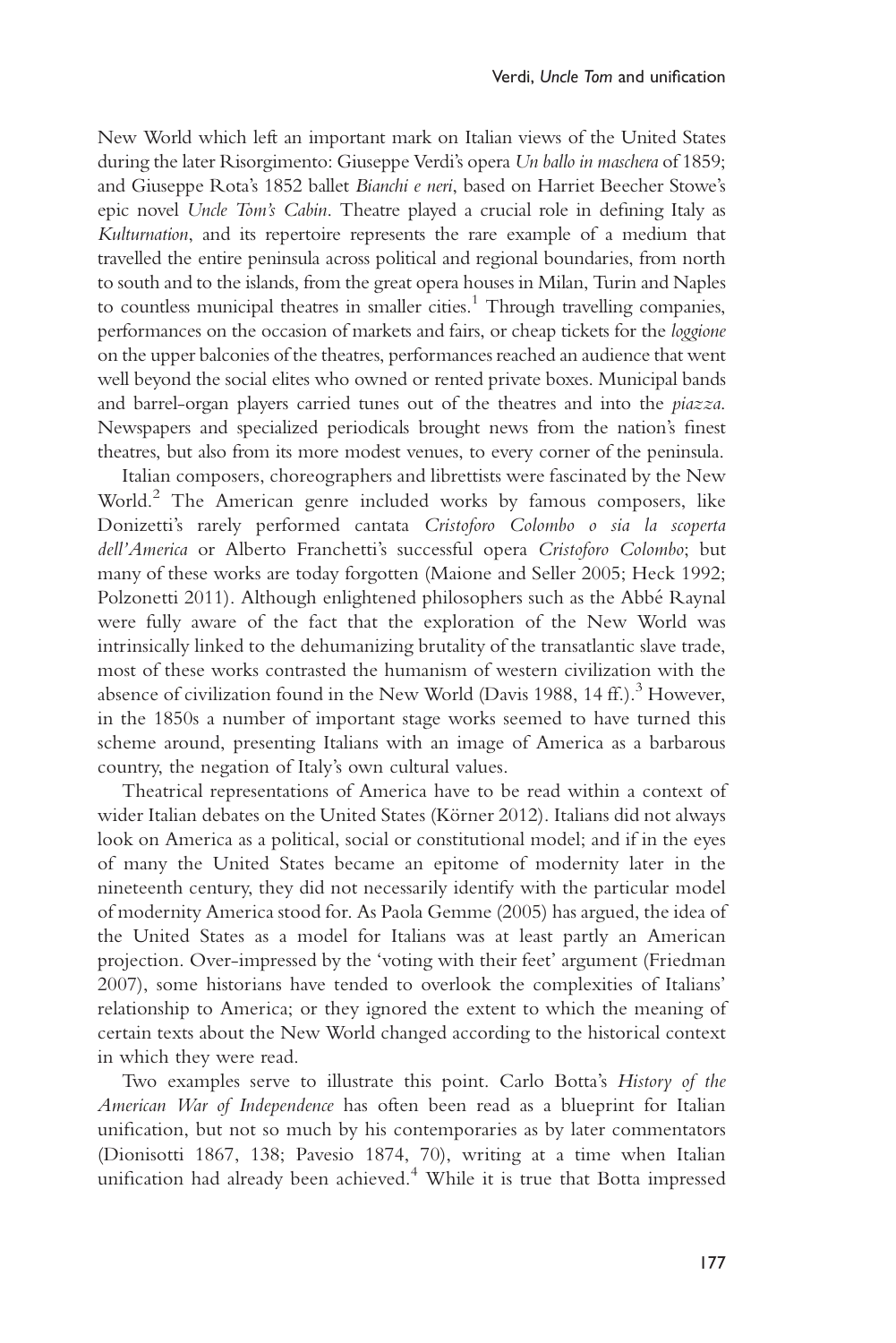Italians with his heroic account of American military leaders, he said remarkably little about the American constitution and he was adamant that the conditions of the American Revolution could not be applied to conditions in Europe. Meanwhile, some of Botta's earlier commentators pointed to the fact that independence had not been the intended outcome of the American Revolution. An influential review in Vieusseux's Antologia of 1822 argued that Botta's account underestimated the extent to which the colonizers identified with the mother country and used independence as a last resort only. 5 If the War of American Independence was read in connection with the situation in Italy, the debate over the book seemed to caution readers about national independence. Moreover, it was not only progressive Europeans who took inspiration from Botta, but also reactionary political leaders, including the Russian Tsar Alexander I, who read his work for their own benefit (Botta 1877, 43). Undoubtedly Botta's work had an impact on the protagonists of the Risorgimento, but there is not enough evidence to suggest that they took his account of American events as a model for what was going to happen in Italy. If later commentators constructed such analogies, these were largely the fruit of their own teleological imagination.

Similar problems occur in debates about the role of the US constitution on the fortunes of federalist ideas in Italy. Once Vincenzo Gioberti's Neoguelphism had become obsolete thanks to the Pope's political decisions in 1848, Carlo Cattaneo represented the most important voice for a federal solution to Italy's constitutional future. He followed American affairs closely and frequently wrote about the United States (Cattaneo 1957, 1981); but his federalism referred less to America than to Switzerland and even to German traditions (Cattaneo 1972, 282; Armani 1997, 13, 28–30; Moos 2004; Gili 2001). Filippo Sabetti (2004, 346–351) has demonstrated that the main aim of Cattaneo's references to the United States was to show that there existed an alternative to the European model of the unitary state; to provide empirical evidence that society can govern itself; and to propagate a new political science with a focus on society's institutions of self-government. However, Cattaneo does not discuss the United States' federal constitution as a direct model for a future Italian federation. According to Maurizio Ridolfi (2004, 137), Cattaneo was strongly influenced by de Tocqueville's thought on American institutions; but, although Cattaneo owned volume one of *Démocratie en Amérique*, he never refers to the work directly – remarkable for a man who made much of his literary career on the basis of reviewing other people's writings (Lacaita et al. 2003, 52, 328).

Analogies between the political thought of the Risorgimento and American political institutions do not mean that the United States necessarily constituted a model for Italians. However, this is not to say that Italians did not look at the social and political developments across the Atlantic with great curiosity. Rather than constituting a model to be replicated, most Italians saw the United States as the example of another society in full social and political transformation, a testcase for the experience of modernity, like Italy. Meanwhile, they were fully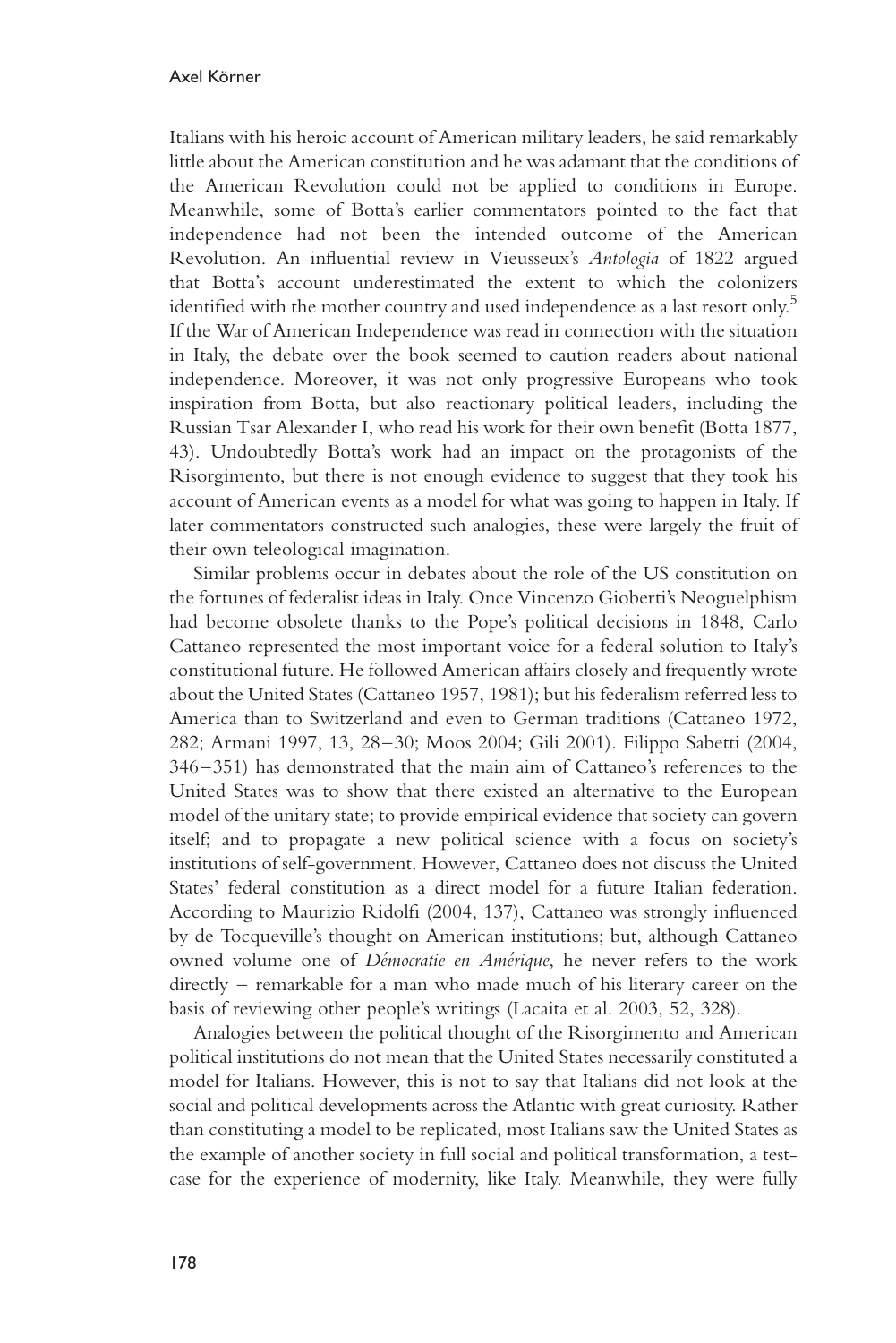aware of the differences in historical and social conditions that set the two countries apart. Hence, interest in America had more to do with the shared experience of a change in the semantic of historical time, than with the emulation of specific political institutions and conditions. It was the interplay of difference and shared experience that attracted Italians to America. One way of articulating this interest was the experimentation with different forms of representation, the mediation of the real world through imitation or in form of play, for Schillera crucial element in the aesthetic education of humankind. Acting, and the use of masks, is a way of coming to terms with the self in a world of change.

Verdi's opera Un ballo in maschera, on a libretto by Antonio Somma, and Rota's ballet Bianchi e neri, constitute two such examples of playing with masks. Both featured white actors with black faces and both represent powerful Italian images of America. What Verdi's Un ballo and Rota's Bianchi e neri also shared was the fact that they presented America in extremely dark colours, as a brutalized society that seemed to lack many of the attributes associated with Europe's own cultural and enlightened tradition, thus constituting a stark contrast to earlier images of the United States as a land of promise and prosperity. Both pieces played an important role in negotiating Italy's relationship with the New World at the moment of Italy's own constitution as a nation state; and they helped to prepare Italians for the upcoming Civil War in America, a war so important to them that it almost became their own war.

In February 1859, Verdi's Un ballo was premiered at the Apollo Theatre in Rome. The opera is set in New England during the seventeenth century and deals with the love affair between the Governor of Boston, Riccardo, and Amelia, the wife of his secretary and intimate friend Renato, described in orientalizing fashion as 'a Creole'.<sup>6</sup> Although the relationship was never consummated, when Renato discovers Riccardo's affair with his wife, he joins a group of conspirators and assassinates the Governor at a masked ball. To political observers, as well as to followers of Europe's literary scene, the plot of Un ballo sounded familiar. In 1792, the Swedish King Gustaf III had been assassinated at a masked ball, a scandal that inspired the famous Eugène Scribe to write a play, in which he presented a love affair between the Swedish king and his secretary's wife as the cause for his otherwise rather obscure assassination. Scribe's play was later set to music, first as a grand opéra by Auber (1833), then by Vincenzo Gabussi (1841) and in 1843 by Mercadante as Il Reggente (on a libretto by Verdi's own former librettist Salvadore Cammarano). During the 1850s, several adaptations of Scribe's play toured European theatres.<sup>7</sup> But suddenly theatrical representations of regicide became more problematic. In 1858, Felice Orsini attempted to assassinate Napoléon III and the Empress on their way to the opera. While the imperial couple survived, several people were killed, and many more were wounded. The event alerted the censors to works featuring regicide. Compared with Scribe's plot, staging a murder in New England seemed more acceptable to the censors. Verdi's initial plan for an opera at Naples' San Carlo on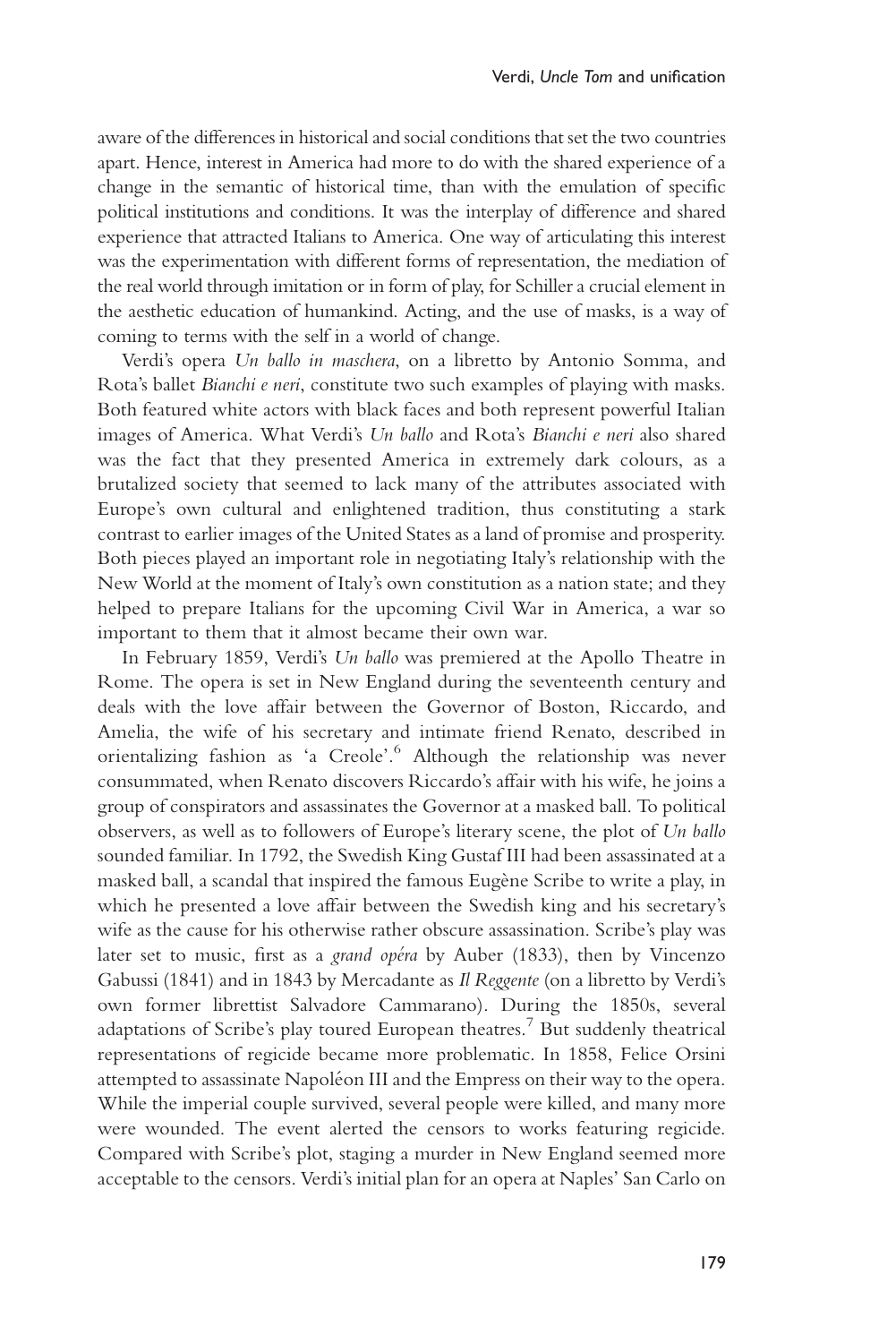the assassination of Gustaf III was abolished in favour of a new opera on the assassination of a fictional Governor of Boston, to be premiered in Rome.<sup>8</sup>

The change of locale did not make Verdi's plot less sombre. What does Verdi's America look like? A land of opportunities, free from the manipulation of despotic rulers, governed by principles of reason? Verdi did not refer to any of this. Instead, he presents us with a tale of conspiracies, jealousy and murder. Much has been written about Un ballo's rather unsettling chiaroscuro atmosphere, its modal uncertainties and the mixture of genres.<sup>9</sup> There is lots of mundane life in the opera, contradicting our idea of puritan New England: extramarital relationships; same-sex desire (Hexter 2002); witchcraft; and, of course, the masked ball at the end. There is nothing on which to build a future enlightened Republic. The Governor, Riccardo, is irresponsible in character, his only thought being to seduce his secretary's wife 'nell'estasi, raggiante di pallore . . . ' (I, 2). None of this fits our image of the Pilgrim Fathers; but as Emiliana Noether (1989, 82) remarked, Italy had no clear idea of who the American colonists were. What Italians knew about was the England of Charles II and that of the English Civil War: through Walter Scott, Bellini's Puritani, the Memoirs of the Count de Grammont (Budden 1992, 375). Therefore it does not seem altogether implausible that Italians transposed some of these ideas to the English colonies across the Atlantic. Italian critics did not consider the plot unrealistic; the Americans did, but they felt too honoured that Verdi had written an opera about them to object. $^{10}$ 

Exoticism and 'tinte locali' also contributed to Un ballo's sombre image of America.<sup>11</sup> Renato is blind in his devotion to his master, but distrustful of his beloved and ultimately innocent wife. 'Sangue vuolsi e tu morrai' is his only reply to her pleas. His personality is shattered by profound dilemmas of human existence: Verdi's America is definitely not a pre-Adamic paradise, where everybody is content in his skin. Speaking of images of America in the literal sense, the opera's only image of landscape is the scene of the encounter between Riccardo and Amelia. The libretto refers to a 'field outside Boston', but there is nothing in the scene that evokes the idealized land of freedom and prosperity, or Botta's famous description of the bay in his aforementioned History of the American War of Independence (C. Botta 1809, vol. 2, 355–356). The disposizione scenica describes a truly gruesome setting of death and desperation. Arriving at the scene, Amelia is 'invasa da superstizioso terrore'. Another gruesome setting in the opera is the dwelling of the fortune-teller Ulrica. 'Siamo nel regno del sovranaturale', the Gazetta Musicale di Milano (January 12, 1862, supplement) summarizes, with the key remaining obscure for a long time. Verdi's America was not a land where one would want to live.

The judge in Un ballo describes Ulrica as being 'of the foul blood of the negroes'. While the plot is not centred on issues of racial prejudice, at the time of the opera's premiere America's racial question was much debated in Italy. At the height of Un ballo's success, Giuseppina Strepponi, who recently had become Verdi's wife, passed a book from her library to a friend and Moderate member of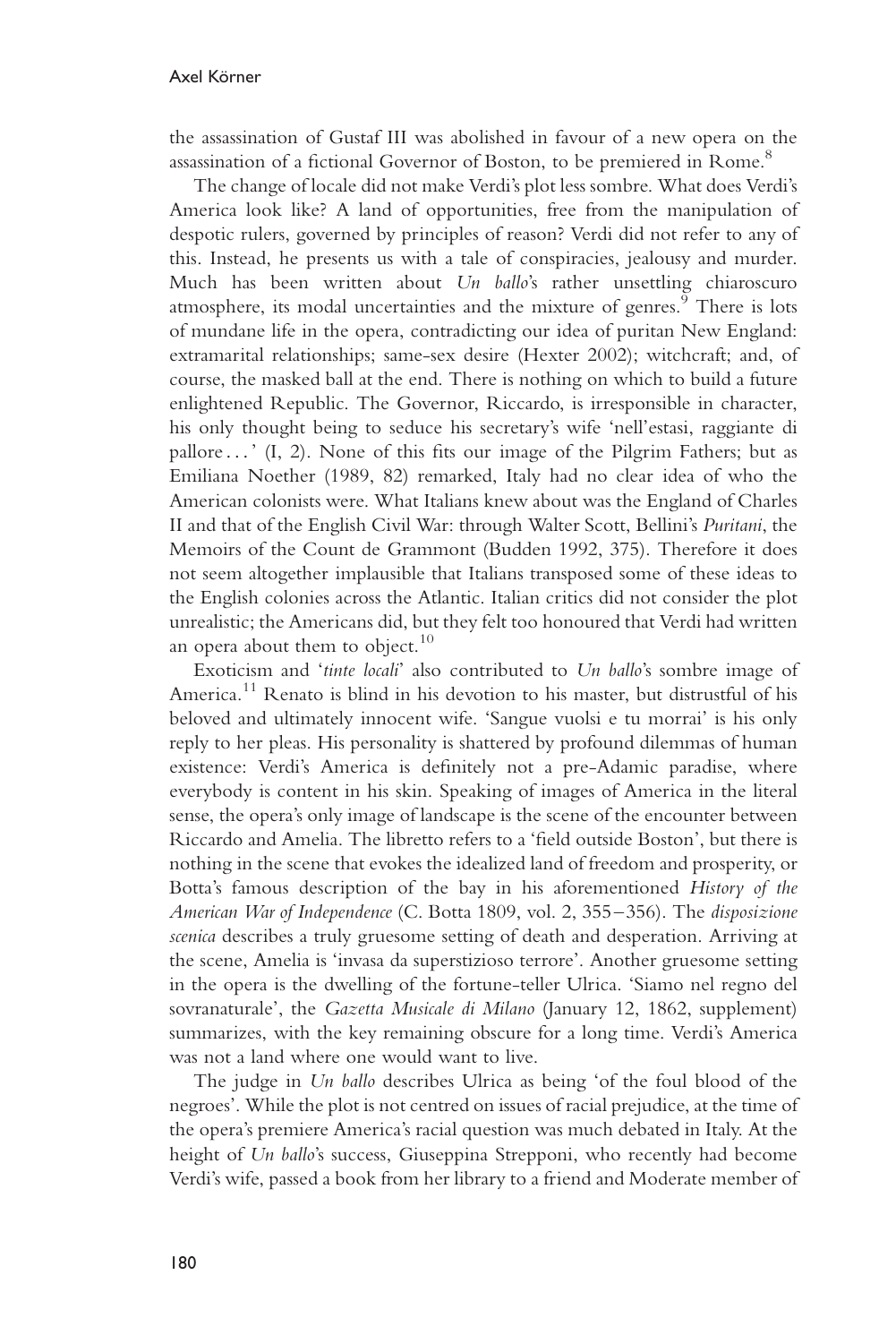the Italian parliament Minghelli Vaini–a copy of Harriet Beecher Stowe's famous novel of 1852, Uncle Tom's Cabin – indicating that she was very much up to date with Italy's literary debate at the time.<sup>12</sup> But *Uncle Tom* was also related to the performance history of Un ballo. The opera's Roman prima coincided with a staging of Giuseppe Rota's ballet Bianchi e neri, a hugely successful adaptation of Uncle Tom (L'Armonia, February 26, 1859). Bianchi e neri had been premiered at La Scala in 1853, a year after the first publication of the novel in the United States and only weeks after the appearance of its first Italian translation. Soon the ballet toured the entire peninsula and became one of the greatest success stories in the history of Italian dance. 13

La Scala had commissioned Bianchi e neri from one of the most celebrated stars of Italian ballet, the young dancer and choreographer Giuseppe Rota, described in the press as 'il Verdi della coreografia' (Il Trovatore, January 6, 1858). After its premiere in Milan, the ballet had thirty-five performances in Genoa, followed by another fifteen performances in 1857 and a further twenty-two in 1861 (Valebona 1928, 348–357).<sup>14</sup> In 1858, Bianchi e neri was on the programme in Rome, Turin and Bologna. The San Carlo gave a total of thirty-seven performances in 1862/1863, before it returned to Milan, and to Turin in 1873 and 1875, after the choreographer's death (Gatti 1964, 195, 200; Marinelli Roscioni 1988, vol. 2, 361).<sup>15</sup> Within a decade the ballet had been scheduled in all of Italy's major theatres. Audiences were particularly appreciative of the ballet's optical effects, involving up to 500 dancers. Rota knew how to enliven action through skilful ensemble scenes, performed by outstanding dancers, including Augusta Maywood, the first American to win a place among the topranking ballerinas of Europe, allegedly adding authenticity to the show. <sup>16</sup> Turin used the sets of Meyerbeer's grand opéra Le Prophète, giving us an idea of the splendour with which the ballet was staged. On that occasion the exhibition of female slaves was rather advanced, causing the police to suspend a number of ballerinas and the famous critic Francesco d'Arcais to complain about a stage resembling the 'whore of Babylon' (Basso 1976, 295; Viale Ferrero 1980, 418).

Although a rather free adaptation of Uncle Tom, Rota's ballet presents the dehumanizing brutality of a slave-holding society, with unfailing clarity. While touring the peninsula, Bianchi e neri became the starting point for a critical reassessment of life in the United States, presented in stark contrast to earlier representations of America. Bianchi e neri, as well as the novel itself, transformed the ways in which Italians discussed and imagined the New World. Unlike the British and the French, who had participated in debates over abolition for several decades, Italians during the mid-nineteenth century only had limited experience of colonization and the slave economy. For most Italians, slavery was an issue associated with Ancient Rome or with orientalizing images of non-European societies. As an early review of Bianchi e neri argued, 'slavery is a crime of remote countries, and has nothing to do with us, where before the law everybody is the same' (La Fama del 1853. Rassegna di Scienze, Lettere, Arti, Industria e Teatri, November 14, 1853). L'Italia Musicale (November 12, 1853)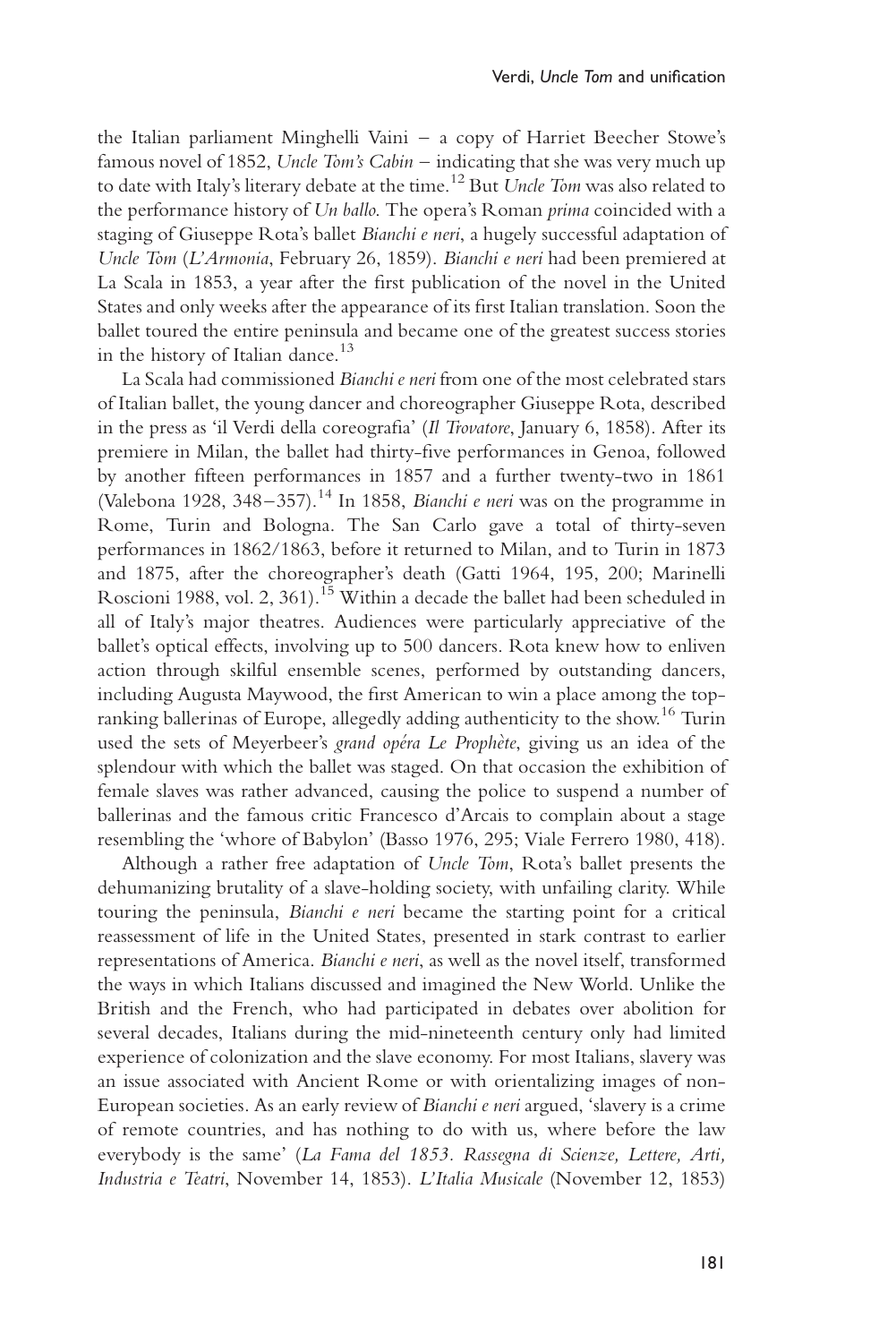spoke of 'ferocious' scenes demonstrating the 'degradation of human nature', 'the more revolting the closer they are to the truth'. In 1862, the Gazzetta Musicale di Napoli (December 7, 1862) wrote that Rota's work was more than a ballet: 'you could easily call it a drama without words'. At the height of the American Civil War, one could hardly imagine a timelier programme for a theatre. Several articles started the ballet's review by discussing the disadvantages of the American constitution. Along with general consternation over the brutality of the bloodshed, the American Civil War seemed to confirm both the impracticality of federalism and the need to control a disparate country from the centre through military force: at the time both were issues of direct concern to Italians. As Raymond Grew (1989, 121) has argued, 'a nation torn by civil war was an awkward model of federalism'.

The success of Rota's ballet has to be read in the context of the Italian reception of the novel. The first translation of Uncle Tom appeared in the year of the original American publication, 1852, a year before the premiere of Rota's ballet (Beecher Stowe 1852). Il Mediterraneo in Genoa and Il Risorgimento serialized the novel. Within a few months various cheap editions were available in all of the peninsula's capital cities, except Rome (Wilson 1972, 329). The success of Uncle Tom made Beecher Stowe 'the most internationally visible American writer of her time' (Kohn et al. 2006, xi). Arguably, her novel had a more important impact on images of the United States than De Tocqueville or Fenimore Cooper. Beecher Stowe and Uncle Tom became household names, regularly referred to in Italy's illustrated magazines, academic treatises on slavery and writings on the United States. 17

One of the reasons for Uncle Tom's popularity was the fact that Italians were able to assimilate their own fate to that of the oppressed slaves. Visiting the workshop of a Roman sculptor, Beecher Stowe was recognized and greeted with the words: 'Madam, we know what you have been to the poor slave. We ourselves are but poor slaves still in Italy; you feel for us' (as quoted in Brooks 1958, 129).<sup>18</sup> The comparison between American slaves and Italians in the Papal States might seem inappropriate, but an editorial in La Nazione (March 30, 1862) on the American Civil War drew the same comparison; and a Republican almanac, published the same year, saw no difference 'between Jews in the Papal States and Negroes in America' (L'Amico di Casa 1862). Beecher Stowe herself contributed to making these connections. In 1859, on her second visit to Italy, she attended the meeting of the Tuscan Assembly at which adherence to Piedmont was declared (Wright 1965, 88–89). While performances of Bianchi e neri during the 1860s were discussed in connection with the American Civil War, in the early 1850s the ballet was mostly read as a story about liberation, which, owing to the Risorgimento's own political agenda, mattered to Italians. For the scene of the slave rebellion the composer included four bars of the Marseillaise. When the audience exploded into applause, the police suspended the performance.<sup>19</sup>

Owing to Beecher Stowe's role in Italy, and to the impact of her novel and Rota's ballet, Italians were able to engage with the American Civil War on a very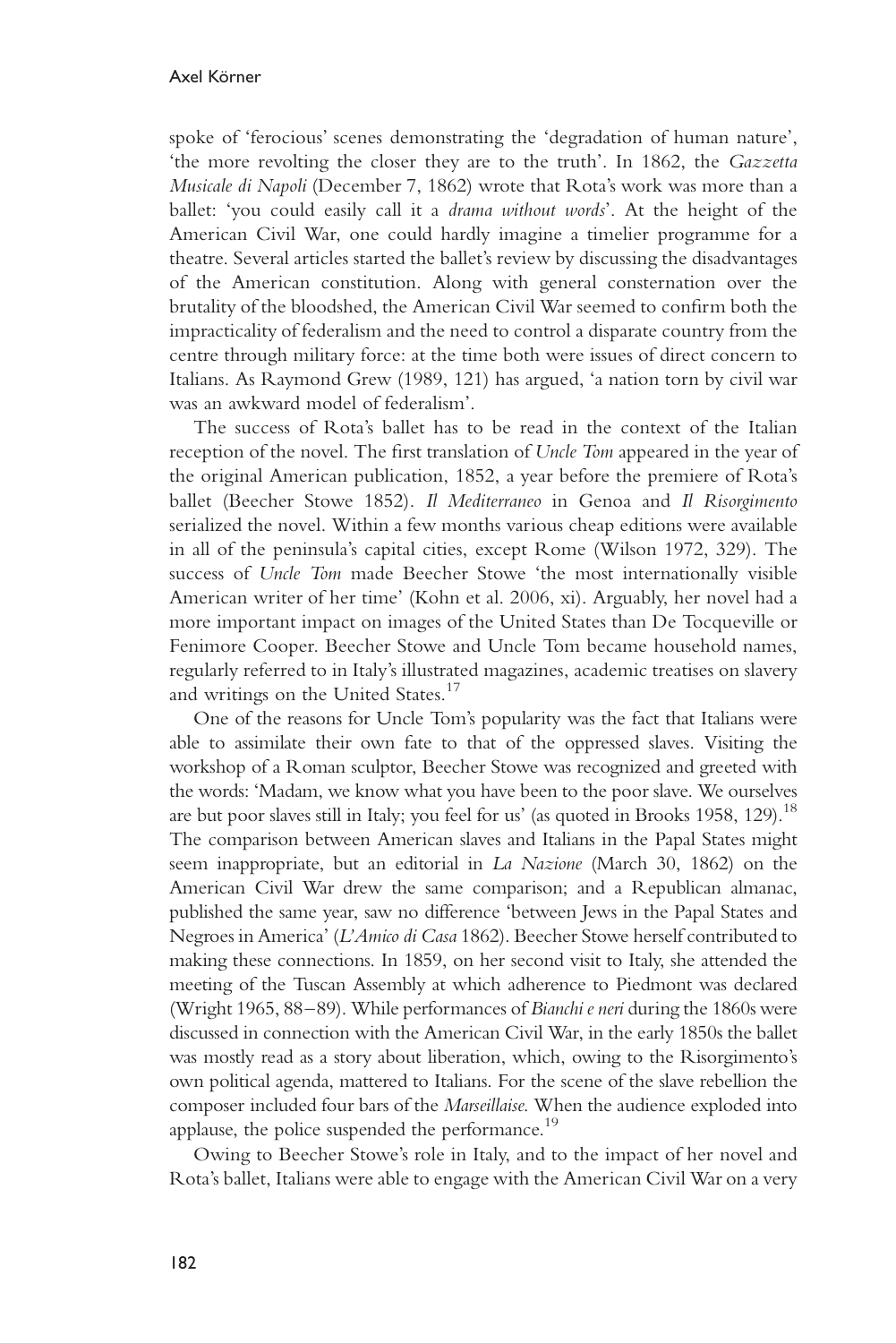personal and emotional basis. For many Italian commentators slavery and the Civil War left American society scattered. Writing in 1867, according to Nuova Antologia life in the United States 'had become extremely corrupted and violent. If this model of society and government was implemented in [Europe], it would collapse within a week' ('Rassegna politica' 1867, 840). For most Italians the United States was no longer a model to follow.

Let us now briefly return to Verdi's Un ballo. Like Rota's ballet, the opera became a great success – in its American version, not in the Swedish setting Verdi and Somma had originally planned. It has often been argued that the opera's American version was the product of brutal political censorship, thus contributing to the patriotic myths around Italy's compositore nazionale.<sup>20</sup> This interpretation is not unproblematic. The libretto that the Bourbon censors proposed as an alternative to Verdi's original outline of Gustavo III was still a plot about the assassination of a political ruler, arguably an even more political libretto, centred around the medieval conflicts between Ghibellines and Guelphs. Certainly this would have been very topical during the Risorgimento (Pauls 1996, 224). Instead, it seems that it was as much the opera's moral message, which caused concern – a story revolving around adultery and guilty love, in which the king (in the final version turned Governor) desires and assaults the wife of his best friend and dedicated servant. Censorship was rarely applied consistently in Italy and Verdi's work was frequently criticized for its political as well as its moral content (Pauls 1996, 231; Giger 1999, 233).<sup>21</sup> One of the demands of the Neapolitan censors was indeed for Amelia to become Renato's sister, thus removing from the plot the adulterous triangle relationship around Renato's wife. Unlike Naples, Rome did not object to the triangular love relationship, but merely insisted on moving the plot across the Atlantic. The work's alleged depiction of immorality could not be tolerated within a European setting, but it seemed to fit with their idea of a foreign American context (Giger 1999, 260; Rosen 2002, 14).

In his long career Verdi had to change many librettos to have them pass the censors. Later on he changed them back to the version he preferred. Verdi never did the same with Un ballo. As a matter of fact, he was perfectly happy with the American plot for which he wrote the score. In a letter to Somma of September 1858 (Pascolato 1913, 94) he even said that the libretto had gained by moving it to America.<sup>22</sup> There are several reasons why Verdi was content with the American plot. As Julian Budden (1992, 363) has argued, Gustavo III never was an ideal scenario, 'a plot fifty years old, already set by at least three other composers'. This was nothing to celebrate Italian unification. Moreover, throughout the Risorgimento Italians looked to America not necessarily as a model, but as a way of coming to terms with their own experience of modernity. Therefore, an American opera by Italy's compositore nazionale seemed very much the order of the day: it had to be popular with Italians. And it was. During its premiere the Teatro Apollo in Rome was sold out evening after evening, with Verdi frequently getting more than thirty curtain calls. Ticket prices rose to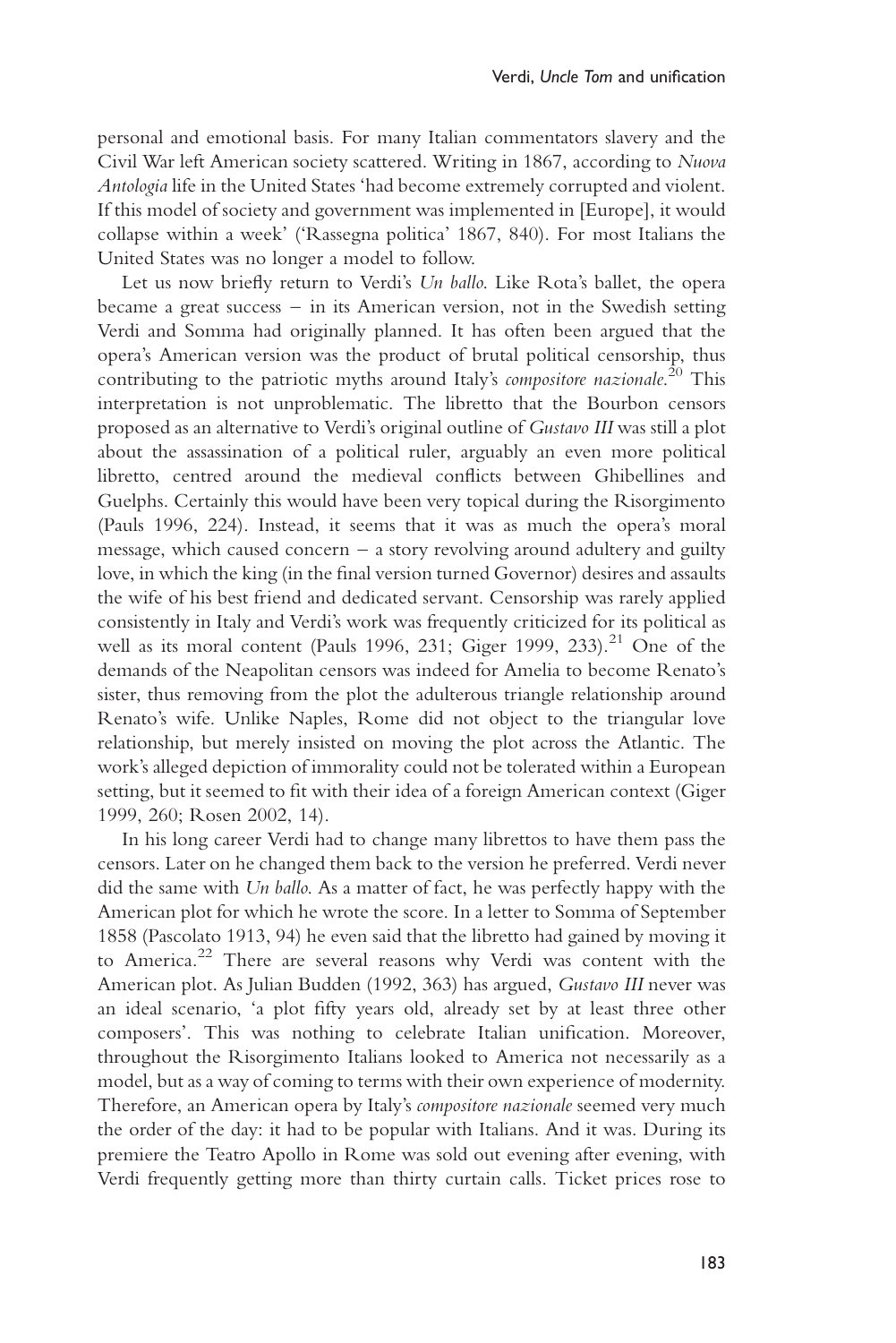almost unprecedented levels. Rarely was 'the public more excited', the Gazzetta Musicale di Milano (February 25, 1859 and March 6, 1859) commented.<sup>23</sup>

The opera's American setting perfectly served Verdi's artistic needs. According to Michel de Certeau (1975, 9), America was often perceived as a space without history on which to project ideas. While Gustavo would have described a specific historical event, Un ballo presented no such constraints. To investigate and depict human psychology with the help of music was what interested Verdi at the time; and articulating Italians' experience of modernity was exactly that. Verdi continued to write 'historical operas', but history disappeared into the background. This had much to do with his interest in literature and drama, discussions with his librettist and translator of Schiller, Andrea Maffei. He even studied August Wilhelm Schlegel's lectures on drama. When he developed his interest in Shakespeare, he approached him in a modernist-psychological rather than historicist fashion. During his long sojourns in Paris he became fascinated with the representation of emotions, previously underdeveloped in Italian theatre (Della Seta 1993, 226; Roccatagliati 2004, 21). He started controlling details of his productions almost fanatically, in this respect not dissimilar to Wagner. Printing the *disposizioni* sceniche for his operas was part of this project. After having produced many operas on historical topics – not always with great success – Verdi was happy to adopt a fictional New England, in order to paint a psychological drama untainted by historical constraints.

What is worthwhile emphasizing when discussing the opera's positive reception is the fact that Verdi's America seems an extremely unhappy place, contrasting with the alleged positive mood of the Italian nation at the time of its unification. Here, Verdi responds to an image of America that had evolved during the years leading to the American Civil War. President-elect Abraham Lincoln saw the first staging of Un ballo in New York, but left the performance before the end, allegedly for fear of his assassination during the final act, to coincide with the murder of Ricardo (New York Times, February 21, 1861). Did anybody remember the scene when Lincoln was shot five years on? No matter what, Un ballo became part of the history of the American Civil War, a war, which in Lincoln's own words was indeed Mrs Beecher Stowe's war.

Italian interest in America changed dramatically in the run up to the American Civil War, and Bianchi e neri played an important role in this process. Coinciding with Italy's own unification and combining productions of Verdi's Un ballo with Rota's ballet, Italian theatres turned the performance into an American theme evening. The America they played was one of disarray, a troubled place, stained with the blood of slavery and the civil war.

#### Acknowledgements

Parts of this article were researched in connection with a major project funded by the United Kingdom's Arts and Humanities Research Council on The American Way of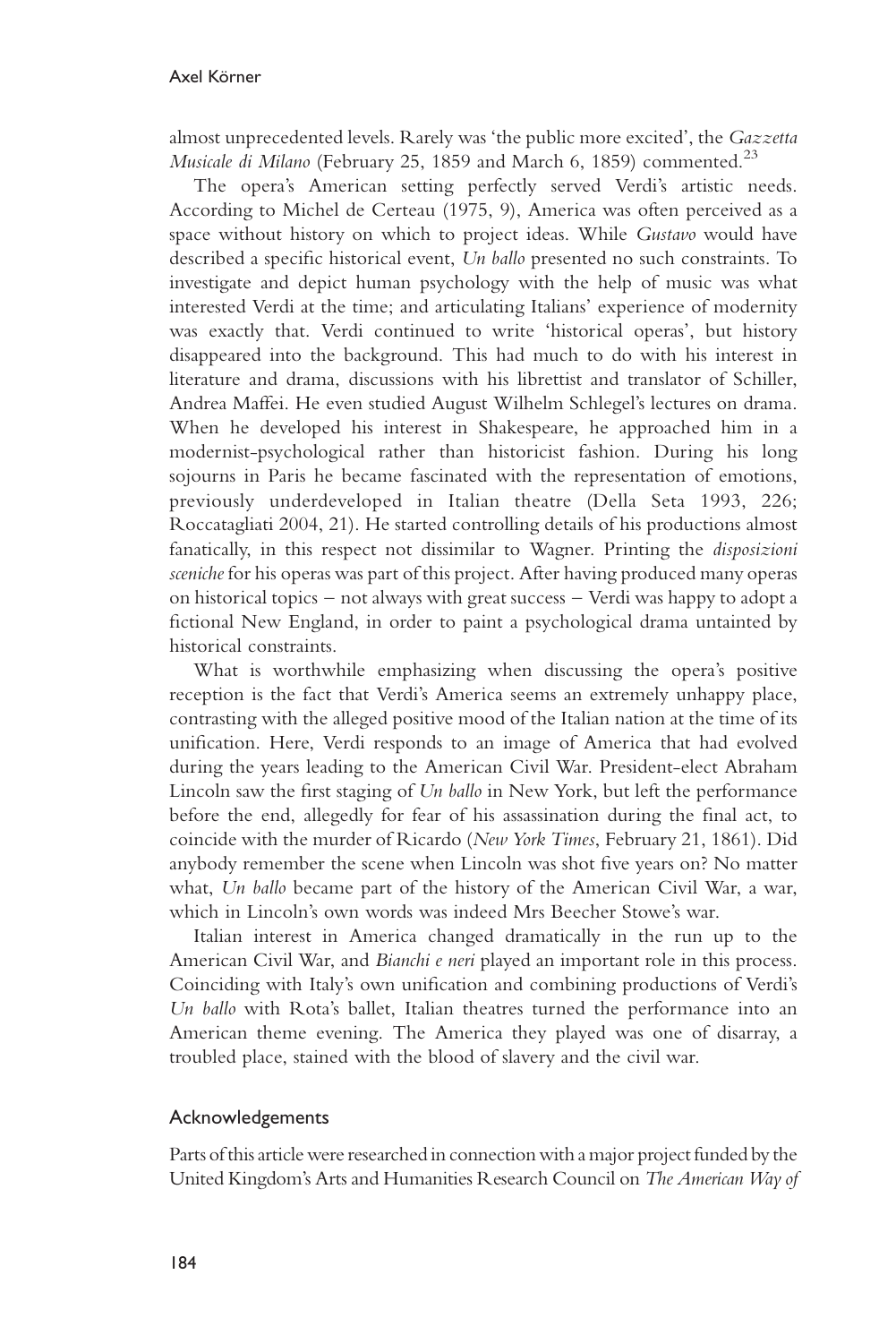Life. Images of the United States in Nineteenth-Century Europe and Latin America, directed at University College London together with Nicola Miller and Adam Smith. A volume discussing the results of this project has now been published (Körner, Miller, Smith, eds 2012). I would like to thank Roger Parker for feedback on an earlier version of this article. For help with the location of primary sources, I am grateful to Federico Mazzini, Laura Pellicelli, Nico Pizzolato and Katharina Rietzler.

### Notes

- 1 On the social geography of theatres in nineteenth-century Italy see Sorba (2001). On the relationship between opera and Italian national identity see Francesco de Sanctis as quoted in Stewart-Steinberg (2007, 15).
- 2 For American themes in ballet, see also Raimondo Fidanza's Colombo, ossia La Scoperta del Nuovo Mondo (Genoa, 1802; Cohen 1963, 558). See also Colombo all'isola di Cuba, azione mimica di mezzo carattere in Quattro parti di Antonio Monticini, represented at La Scala di Milano in the autumn of 1832 and again at the Regio in Turin in 1838: New York Public Library of the Arts (NYPL), Walter Toscanini Collection (WTC), Libretti di ballo (Ldb), no.332 and 431.
- 3 For the origins of this debate, see Gerbi (1973): many philosophers considered the New World unfit for civilisation because of its natural conditions (see also Roger 2004). For Italy, see Buccini (1997). On the representation of difference in colonial discourse see Bhabha (1997).
- 4 Also White Mario (1909, 137) made analogies, suggesting that the Milanese 1848 boycott of tobacco and the lottery was inspired by Botta. For more recent examples of historians taking this line of argument, see Buccini (1997, 174) and Fiorentino (2010, 173).
- 5 The review is a translation from the North American Review, Vol. 13, No. 32 (July 1821), 169–200. The issue does not mention an author, but according to Fiorentino (2010, 174) it was written by Edward Everett, later President of Harvard University and Secretary of State. Walker Read (1937, 7) claims the author to be F. C. Cray, 'a gentleman from Boston devoted to literary pursuits'. On the American historiographical context of Botta's work see Deconde (1983, 408).
- 6 The manuscript version of the libretto refersto the eighteenth century (Rosen 2002, 46).
- 7 Mercadante's opera Il Reggente (1843) transported the plot to sixteenth-century Scotland. Although Somma and Verdi translated Scribe's play into a completely new context, rumours went round that Scribe tried to oppose the representation of Un ballo in Paris on the basis that his rights as author had been violated through the adaptation (Il Trovatore. Giornale Letterario, Artistico, Teatrale, October 31, 1860).
- 8 For a detailed account of the different versions and negotiations with censors see Gossett (2006, 491). Not convincing: Czaika (2008). Giger (1999, 223) argues that criteria of censorship were not applied consistently. For a general overview on theatre censorship, see Davis (2009).
- 9 See for a detailed analysis of the debate Hudson (1997). Verdi's contemporaries noticed the use of contrasts in the opera: Gazetta Musicale di Milano (March 6, 1859 and January 12, 1862, supplement; Basevi 1859, 9, 12).
- 10 In particular the New York Times (Feburary 4, 1861); and the Brooklyn Eagle (February 20, 1861). Also New York Times (April 9, 1861 and October 18, 1861).
- 11 See, for instance, the famous critic Filippo Filippi in Gazetta Musicale di Milano (January 12, 1862, supplement).
- 12 Minghelli Vaini to Verdi, January 9, 1861, as quoted in: Cesari et al. (1913, 587).
- 13 Giuseppe Rota (music by Paolo Giorza), Bianchi e neri. Milan: Teatro alla Scala, 1853. NYPL, WTC, Ldb n.809 and 939. The ballet was also performed under the titles La capanna di Tom (Bologna) or I bianchi e i negri (Turin). For a synopsis of the novel, see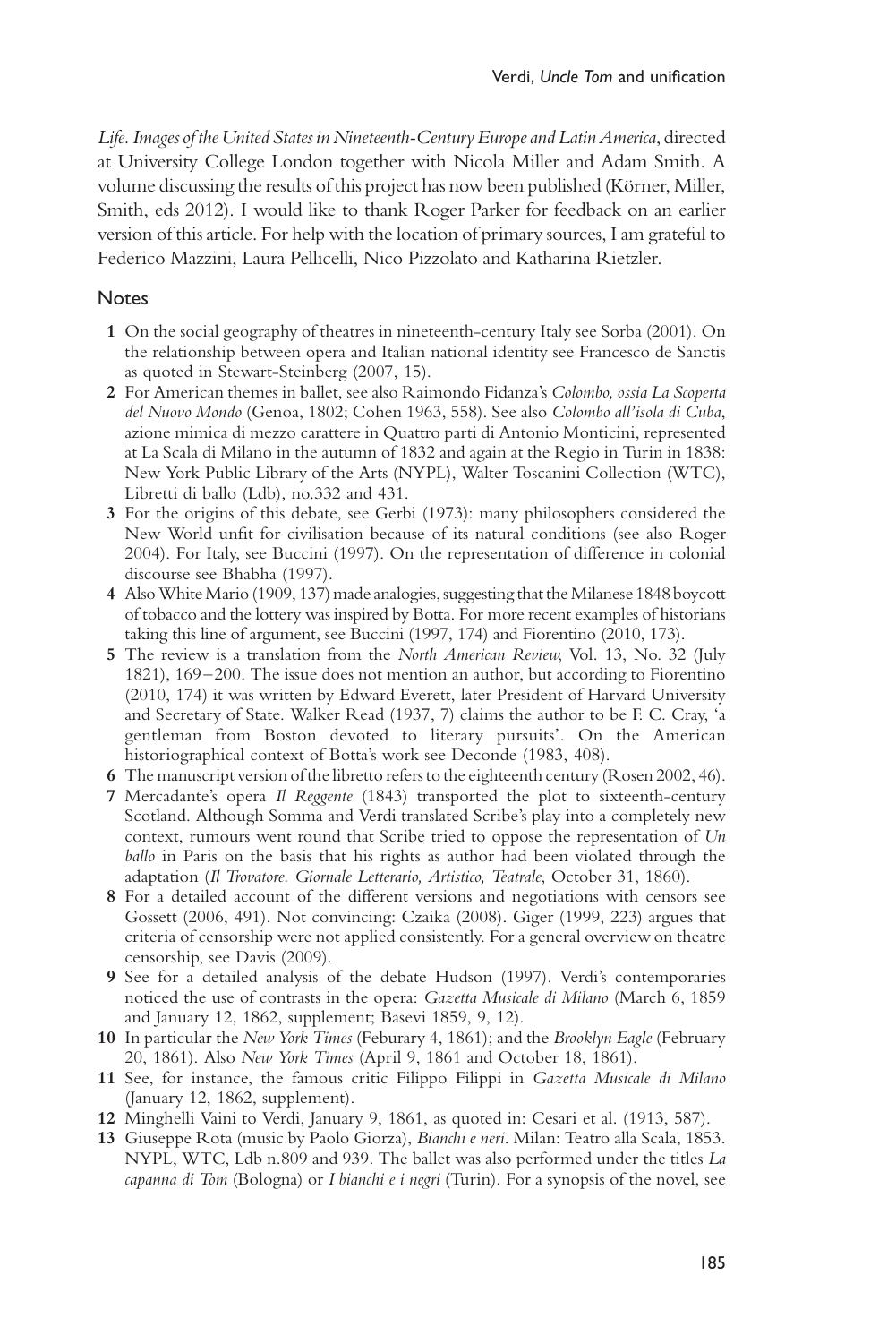Williams (2001, 47). For a more detailed discussion of the ballet and its impact on Italian images of America, see Körner (2011).

- 14 The number of performances depended on the work's success. For the continuing appreciation of the audience in Genoa see Il Trovatore (May 21, 1856).
- 15 The fact that some of the smaller theatres in medium-sized cities did not stage the piece had to do with the fact that its cast of several hundred participants was too expensive for the smaller houses.
- 16 Maywood (New York, 1825–Lemberg/Lvov, 1876) began her career as a child prodigy in the United States, the first American to become prima ballerina assoluta in Europe. In Italy she founded her own touring company, complete with managers, soloists, corps de ballet, sets and costumes (Au 1998; Celi 1998; Clarke and Vaughan 1977, 231; Guest 1990, 23).
- 17 For an assessment of press reactions to the novel, see Jackson (1953) and Rossi (1959, 419). Long after the novel's first publication, the Italian press continued to write about Beecher Stowe. See, for instance, L'Universo Illustrato (Vol. 1, no. 23, March 1867, 303). For references to Stowe in various treaties on slavery, see Cibrario (1868, vol. 1, 326) and Bianchetti (1893, 270–271).
- 18 On her visit to Italy, see also Wright (1965, 87–89).
- 19 Note by Walter Toscanini in: NYPL, WTC, Ldb, n.809. The bibliophile, collector and ballet scholar Walter Toscanini was the son of the conductor Arturo Toscanini and husband of the famous dancer Cia Fornaroli (Eames 1957).
- 20 For a critique of patriotic readings, see Parker (1997a, b), Smart (2001) and Castelvecchi (2006). The literature in the field is growing.
- 21 On the censors' criteria in Naples, see Di Stefano (1964, 51 ff.)
- 22 Gossett (2006, 159) argues that Verdi accepted the Boston setting only in order 'to have the work performed at all'.
- 23 The conductor was Emilio Angelini. For an overview of performances see Kaufman (1990, 466).

#### References

Armani, Giuseppe. 1997. Carlo Cattaneo. Il padre del federalismo italiano. Milan: Garzanti. Au, Susan. 1998. "Augusta Maywood." In International Encyclopedia of Dance. Vol. 4,

- 338–339. Oxford: Oxford University Press.
- Basevi, Abramo. 1859. Studio sulle opere di Giuseppe Verdi. Florence: Tofani.
- Basso, Alberto. 1976. Storia del Teatro Regio di Torino. Vol. 2: Il teatro della città. Turin: Cassa di Risparmio.
- Beecher Stowe, Enrichetta. 1852. La capanna dello zio Tomaso o la schiavitù. 4 vols. Milan: Borroni e Scotti.
- Bhabha, Homi. 1997. "Of Mimicry and Man. The Ambivalence of Colonial Discourse." In Tensions of Empire. Colonial Cultures in a Bourgeois World, edited by Frederick Cooper, and Ann Laura Stoler, 152–160. Berkeley, CA: University of California Press.
- Bianchetti, Carlo. 1893. L'Antischiavismo alla fine del secolo XIX. Turin: Tipografia subalpina.
- Botta, Carlo. 1809. Storia della Guerra dell'Indipendenza degli Stati Uniti d'America. Paris: Colas.
- Botta, Scipione. 1877. Vita privata di Carlo Botta. Ragguagli domestici ed aneddotici raccolti dal suo maggior figlio Scipione. Florence: Barbèra.
- Brooks, Van Wyck. 1958. The Dream of Arcadia. American Writers and Artists in Italy, 1760–1915. New York: Dutton.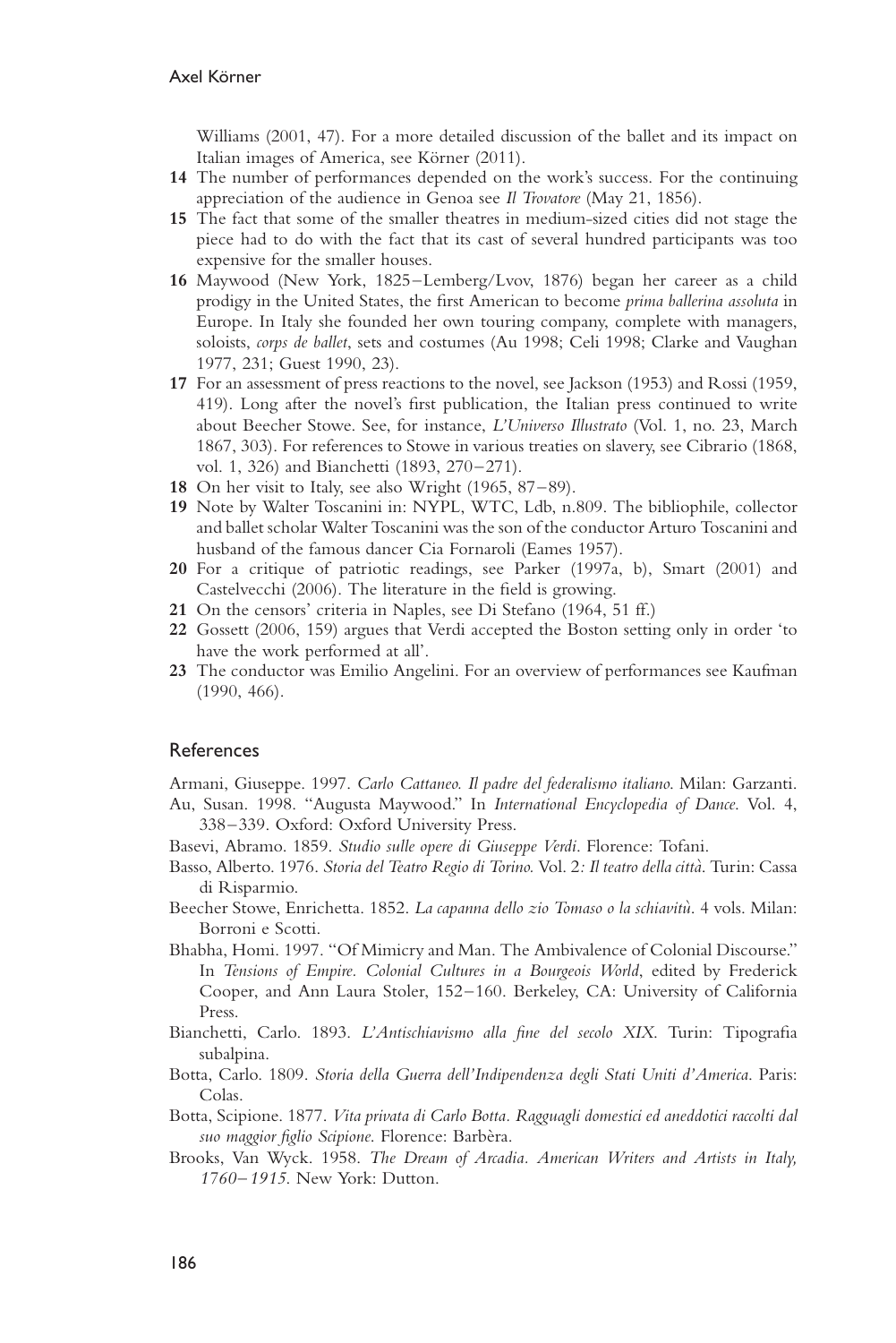- Buccini, Stefania. 1997. The Americas in Italian Literature and Culture: 1700–1825. Philadelphia, PA: Pennsylvania State University Press.
- Budden, Julian. 1992. The Operas of Verdi. Vol. 2. Oxford: Clarendon.
- Castelvecchi, Stefano. 2006. "Was Verdi a Revolutionary?" Journal of Interdisciplinary History 36 (4): 615–620.
- Cattaneo, Carlo. 1957 [1842]. "Di alcuni stati moderni." In Scritti storici e geografici, edited by Gaetano Salvemini, and Ernesto Sestan. Vol. 1, 255–301. Florence: Le Monnier.
- Cattaneo, Carlo. 1972. "Dell'insurrezione di Milano nel 1848 e della successiva guera. Memorie." In Il 1848 in Italia, 11-283. Turin: Einaudi.
- Cattaneo, Carlo. 1981. "Il poeta americano Longfellow." In Scritti Letterari, edited by Piero Treves. Vol. 1, 461–473. Florence: Le Monnier.
- Celi, Claudia. 1998. "Giuseppe Rota." In International Encyclopedia of Dance. Vol. 5, 408–409. Oxford: Oxford University Press.
- Cesari, Gaetano, and Alessandro Luzio, eds. 1913. I Copialettere di Giuseppe Verdi. Milan: Stucchi Ceretti.
- Cibrario, Luigi. 1868. Della Schiavitù e del servaggio e specialmente dei servi agricoltori. Milan: Civelli.
- Clarke, Mary, and David Vaughan. 1977. The Encyclopedia of Dance and Ballet. London: Pitman.
- Cohen, Selma Jeanne. 1963. "Feme di Gelosia! Italian Ballet Librettos, 1766–1865." Bulletin of the New York Public Library 67 (9): 555–564.
- Czaika, Ingrid. 2008. Gustav III und Verdis Maskenball. Vienna: Lit.
- Davis, David Brion. [1966] 1988. The Problem of Slavery in Western Culture. New York: Oxford University Press.
- Davis, John A. 2009. "Italy." In The Frightful Stage: Political Censorship of the Theater in Nineteenth-Century Europe, edited by Robert Justin Goldstein, 190–227. New York: Berghahn.
- De Certeau, Michel. 1975. L'écriture de l'histoire. Paris: Gallimard.
- Deconde, Alexander. 1983. "Historians, the War of American Independence, and the Persistence of the Exceptionalist Ideal." International History Review 5 (3): 399–430.
- Della Seta, Fabrizio. 1993. Italia e Francia nell'ottocento. Storia della musica. Turin: EDT.
- Dionisotti, Carlo. 1867. Vita di Carlo Botta. Turin: Favale.
- Di Stefano, Carlo. 1964. La censura teatrale in Italia. Bologna: Cappelli.
- Eames, Marian. 1957. When All the World Was Dancing. Rare and Curious Books from the Cia Fornaroli Collection. New York: New York Public Library.
- Fiorentino, Daniele. 2010. "Il dibattito su Botta e la storia della guerra dell'indipendenza tra Italia e Stati Uniti nel XIX secolo." In Giacobino Pentito. Carlo Botta fra Napoleone e Washington, edited by Luciano Canfora, and Ugo Cardinale, 169–176. Rome: Laterza.
- Friedman, Max Paul. 2007. "Beyond 'Voting with the Feet': Toward a Conceptual History of 'America' in European migrant sending communities, 1860s to 1914." Journal of Social History 40 (3): 557–575.
- Garibaldi, Giuseppe. 1888. Memorie autobiografiche. Florence: Barbèra.
- Gatti, Carlo. 1964. Il Teatro alla Scala nella storia e nell'arte. Cronologia. Milan: Ricordi.
- Gemme, Paola. 2005. Domesticating Foreign Struggles. The Italian Risorgimento and Antebellum American Identity. Athens, GA: University of Georgia Press.
- Gerbi, Antonello. [1955] 1973. The Dispute of the New World: The History of a Polemic, 1750–1900. Pittsburgh, PA: University of Pittsburgh Press.
- Giger, Andreas. 1999. "Social Control and the Censorship of Giuseppe Verdi's Operas in Rome (1844–1859)." Cambridge Opera Journal 11 (3): 233–266.
- Gili, Antonio. 2001. Carlo Cattaneo (1801–1869): un 'italiano svizzero'. Castagnola: Casa Carlo Cattaneo.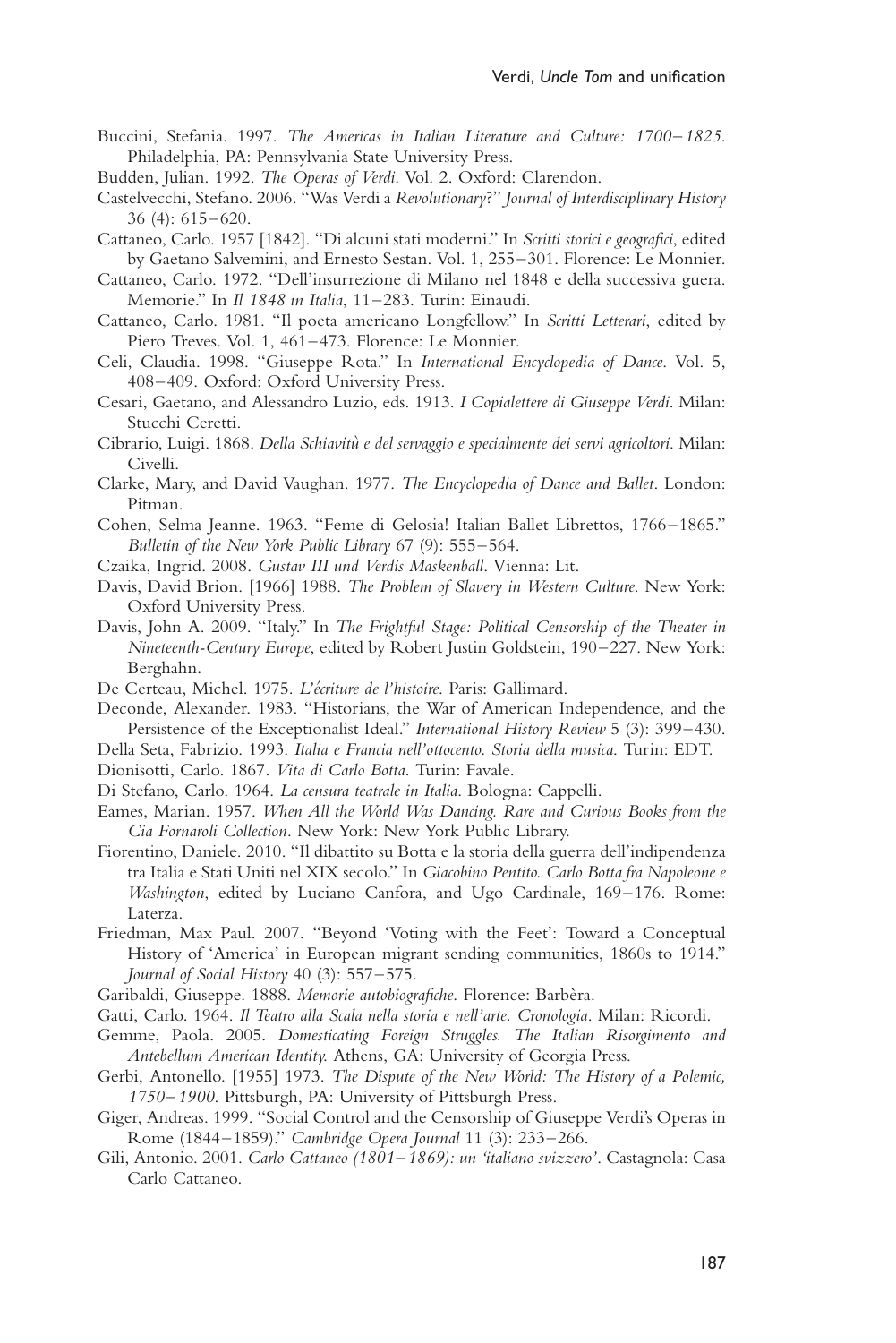- Gossett, Philip. 2006. Divas and Scholars. Performing Italian Opera. Chicago, IL: Chicago University Press.
- Grew, Raymond. 1989. "One Nation Barely Visible: The United States as Seen by Nineteenth-Century Italy's Liberal Leaders." In The American Constitution as a Symbol and Reality for Italy, edited by Emiliana Noether, 119–134. Lewiston, NY: Edwin Mellen Press.
- Guest, Ivor. 1990. "Balli presentati tra il 1845 e il 1854." La danza italiana 8–9 (Winter):  $17-26$ .
- Heck, Thomas F. 1992. "Toward a Bibliography of Operas on Columbus." Notes 49 (2): 474–497.
- Hexter, Ralph. 2002. "Masked Balls." Cambridge Opera Journal 14 (1–2): 93–108.
- Hudson, Elizabeth. 1997. "Masking Music: A Reconsideration of Light and Shade in Un Ballo in Maschera." In Verdi's Middle Period. 1849–1859. Source Studies, Analysis, and Performance Practice, edited by Martin Chusid, 257–272. Chicago, IL: Chicago University Press.
- Jackson, Frederick H. 1953. "Uncle Tom's Cabin in Italy." Symposium 7: 323–332.
- Kaufman, Thomas G. 1990. Verdi and His Major Ccontemporaries. A Selected Chronology of Performances and Casts. New York: Garland.
- Kohn, Denise, Sarah Meer, and Emily B. Todd. 2006. "Reading Stowe as a Transatlantic Writer." In Transatlantic Stowe. Harriet Beecher Stowe and European Culture, edited by Denise Kohn, Sarah Meer, and Emily B. Todd, xi–xxxi. Iowa City, IA: University of Iowa Press.
- Körner, Axel. 2011. "Uncle Tom on the Ballet Stage: Italy's Barbarous America, 1850– 1900." Journal of Modern History 83 (4).
- Körner, Axel. 2012. "Barbarous America." In America Imagined. Explaining the United States in Nineteenth-Century Europe and Latin America, edited by Axel Körner, Nicola Miller, and Adam I. P. Smith, 125–159. New York: Palgrave Macmillan.
- Körner, Axel, Nicola Miller, Adam I. P. Smith, eds. 2012. America Imagined. Explaining the United States in Nineteenth-Century Europe and Latin America. New York: Palgrave Macmillan.
- Lacaita, Carlo G., Raffaella Gobbo, and Alfredo Turiel. 2003. La biblioteca di Carlo Cattaneo. Bellinzona: Ed. Casagrande.
- L'Amico di Casa. Almanacco Popolare Illustrato. 1863. 1862. Turin: Stamperia dell'Unione Tipografico-Editrice.
- Maione, Paologiovanni, and Francesca Seller. 2005. "Cristoforo Colombo o sia la scoperta dell'America di Donizetti." Studi Musicali 34 (2): 421–449.
- Marinelli Roscioni, Carlo, ed. 1988. Il Teatro di San Carlo. Naples: Guida.
- Moos, Carlo. 2004. "Cattaneo e il modello elvetico." In Carlo Cattaneo. I temi e le sfide, edited by Arturo Colombo, Franco della Peruta, and Carlo G. Lacaito, 325–344. Milan: Casagrande.
- Noether, Emiliana. 1989. "The Constitution in Action: The Young Republic in the Observations of Early Italian Commentators (1770s–1830s)." In The American Constitution as a Symbol and Reality for Italy, edited by Emiliana Noether, 81-98. Lewiston, NY: Edwin Mellen Press.
- Parker, Roger. 1997a. 'Arpa d'or dei fatidici vati'. The Verdian Patriotic Chorus in the 1840s. Parma: Istituto Nazionale di Studi Verdiani.
- Parker, Roger. 1997b. Leonora's Last Act. Essays in Verdian Discourse. Princeton, NJ: Princeton University Press.
- Pascolato, Alessandro, ed. 1913. Re Lear e Ballo in Maschera. Lettere di Giuseppe Verdi ad Antonio Somma. Città di Castello: Lapi.
- Pauls, Birgit. 1996. Giuseppe Verdi und das Risorgimento. Ein politischer Mythos im Prozeß der Nationsbildung. Berlin: Akademie Verlag.